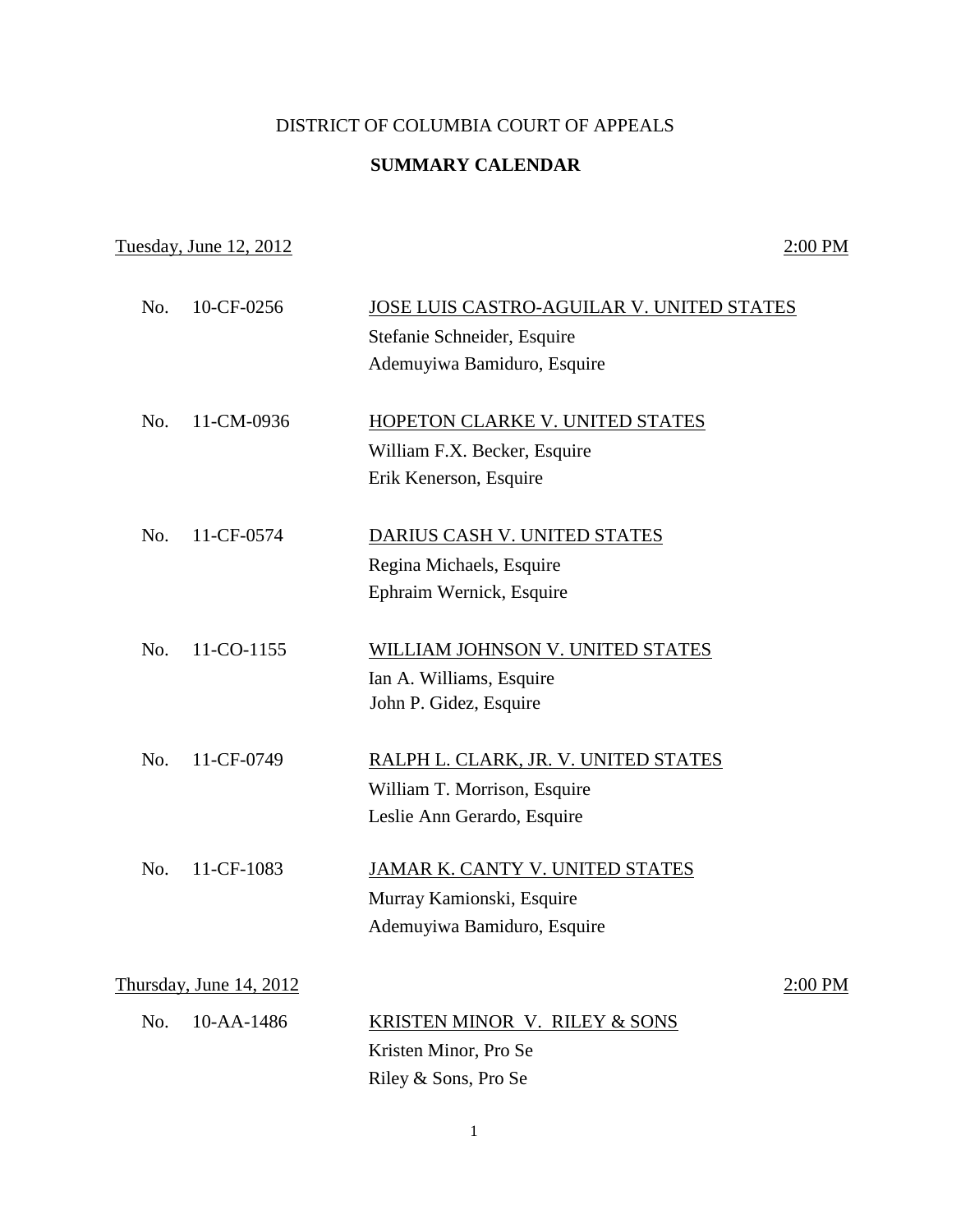| No. | 11-CV-0274               | CHARLES B. SQUIRES V. H STREET SELF-STORAGE,<br>LLC, ETAL |  |
|-----|--------------------------|-----------------------------------------------------------|--|
| No. | 11-CV-0275               | CHARLES B. SQUIRES V. H STREET SELF-STORAGE,              |  |
|     |                          | LLC, ETAL                                                 |  |
|     |                          | Stephen Thomas Yelverton, Esquire                         |  |
|     |                          | Eric D. Mitchell, Esquire                                 |  |
| No. | 11-CV-0328               | <u>CAPITOL MEDICAL CENTER, LLC V. CAPITOL</u>             |  |
|     |                          | <b>BEHAVIORAL HEALTH,LLC</b>                              |  |
|     |                          | Kenneth H. Rosenau, Esquire                               |  |
|     |                          | S. Scott Morrison, Esquire                                |  |
|     |                          |                                                           |  |
| No. | 11-CV-1348               | JOANNE BLUE V. PROVIDENCE HOSPITAL                        |  |
|     |                          | Joanne Blue, Pro Se                                       |  |
|     |                          | Eric W. Gunderson, Esquire                                |  |
| No. | 11-AA-877                | WILLIAM CARTER, ET AL V. DISTRICT OF COLUMBIA             |  |
|     |                          | ALCOHOLIC BEVERAGE CONTROL BOARD                          |  |
|     |                          | John R. Henderson, Esquire                                |  |
|     |                          | Stephen J. O'Brien, Esquire                               |  |
| No. | 11-CV-0871               | NANCY ALLEN V. AVALON BAY COMMUNITIES                     |  |
|     |                          | Nancy Allen, Pro Se                                       |  |
|     |                          | John J. Hathaway, Esquire                                 |  |
|     | Wednesday, June 20, 2012 | 2:00 PM                                                   |  |
|     |                          |                                                           |  |
| No. | 07-CM-709                | <b>JOSEPH WRIGHT V. UNITED STATES</b>                     |  |
|     |                          | Sasra E. Kopecki, Esquire                                 |  |
|     |                          | Magdalena Acevedo, Esquire                                |  |
| No. | 11-CM-0221               | MAKALAY MIATA JONES V. UNITED STATES                      |  |
|     |                          | Charles H. Fitzpatrick, Esquire                           |  |
|     |                          | Harry B. Roback, Esquire                                  |  |
|     |                          |                                                           |  |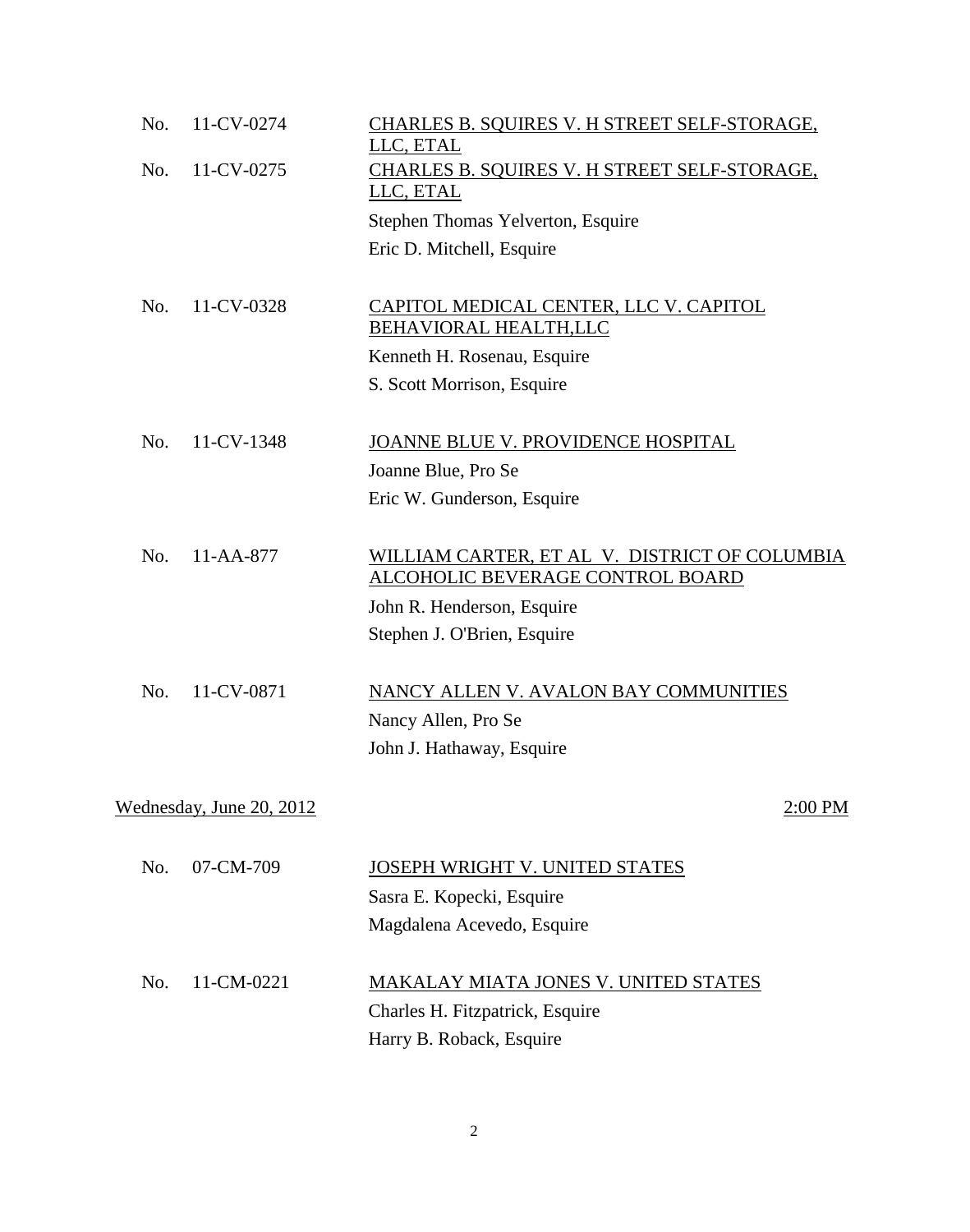| No. | 11-CF-0174              | HENRY EUGENE WILSON V. UNITED STATES      |
|-----|-------------------------|-------------------------------------------|
|     |                         | Nancy E. Allen, Esquire                   |
|     |                         | Karen Shinskie, Esquire                   |
|     |                         |                                           |
| No. | 10-CF-0948              | TYRONE LEE V. UNITED STATES               |
| No. | 10-CF-0976              | MICHAEL A. HUNTER V. UNITED STATES        |
|     |                         | Fleming Terrell, Esquire                  |
|     |                         | Donna L. Biderman, Esquire                |
|     |                         | Ephraim Wernick, Esquire                  |
|     |                         |                                           |
| No. | 11-CM-0917              | <b>ARTHUR LEE MEDLEY V. UNITED STATES</b> |
|     |                         | Walter S. Booth, Esquire                  |
|     |                         | Dineen A. Baker, Esquire                  |
|     |                         |                                           |
| No. | 11-CF-0779              | GARY WESTLEY STONER V. UNITED STATES      |
|     |                         | Marc L. Resnick, Esquire                  |
|     |                         | Shane N. Waller, Esquire                  |
|     | Thursday, June 21, 2012 | 2:00 PM                                   |
|     |                         |                                           |
| No. | 09-AA-1171              | CEASAR JACKSON V. COMMONWEALTH ACADEMY    |
|     |                         | Ceasar Jackson, Pro Se                    |
|     |                         | Charles A. Ray, Jr., Esquire              |
|     |                         |                                           |
| No. | 11-CO-0809              | DAVID THOMAS FRANKLIN V. UNITED STATES    |
|     |                         | David T. Franklin, Pro Se                 |
|     |                         | Magdalena Acevedo, Esquire                |
|     |                         |                                           |
| No. | 11-CF-0680              | JOSE A. RAMIREZ V. UNITED STATES          |
|     |                         | John L. Machado, Esquire                  |
|     |                         | James A. Petkun, Esquire                  |
|     |                         |                                           |
| No. | 11-CM-0503              | ROGER COLUMBUS SCOTT V. UNITED STATES     |
|     |                         | Matthew C. Leefer, Esquire                |
|     |                         | Margaret E. Barr, Esquire                 |

3